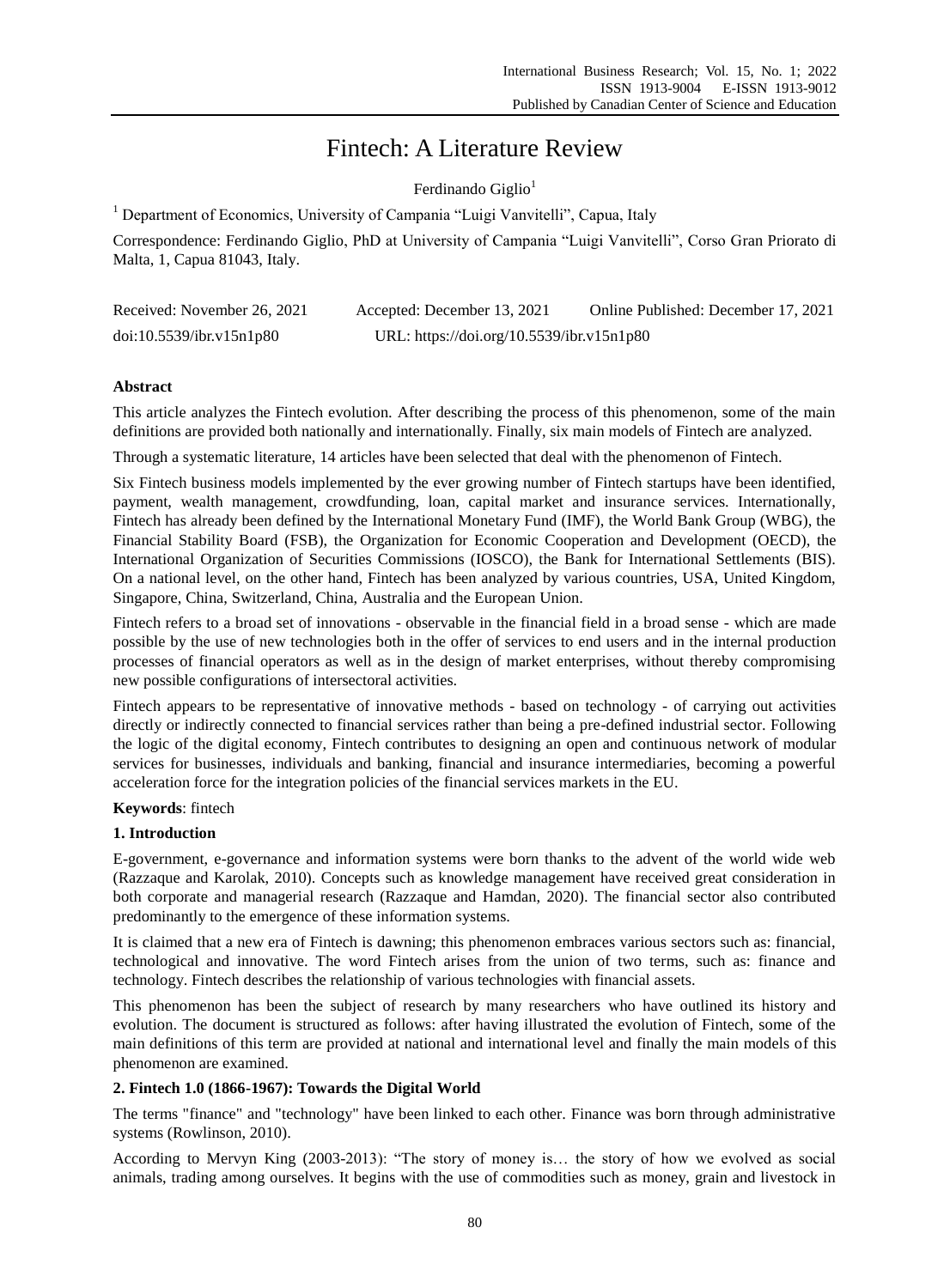Egypt and Mesopotamia as early as 9000 BC. ... The cost and inconvenience of using such commodities have led to the emergence of precious metals as the dominant form of money. Metals were first used in transactions in ancient Mesopotamia and Egypt, with metal coins originating in China and the Middle East and remained in use until the 4th century BC. The first banknotes appeared in China in the 7th century AD. "(King, 2016).

Banknote represents a technology that illustrates alienable values (McGroarty, 2011); this is a feature of the modern economy. In addition, the birth of the first information technologies has supported financial transactions. Another form of information technology is double-entry accounting (Spoke, 2015) which was born from the union of finance and commerce in the medieval period.

In this period, the advancement of technology has been helped by finance and access to capital. For this reason, the link between finance and technology is long-standing, with a journey that lays the foundations for the modern era.

# *2.1 The First Period of Financial Integration*

Finance and technology came together to give life to what has been called the first period of financial globalization. Financial interconnections have been supported by various technologies such as telegraphs, railways, canals and steamships and have enabled the transmission of financial information in the world. At the same time, resources have been provided by the financial sector to make these technologies effective (Roth and Dinhobl, 2008).

# *2.2 The Early Post-War Period*

Even after the First World War, technological tools continued to develop. Texas Instruments, in fact, created the first financial calculator in 1967 (Thibodeau, 2007). The first fax dates back to 1964 thanks to Xerox Corporation (Auth, 2016).

# **3. Fintech 2.0 (1967-2008): Traditional Digital Financial Performances**

Fintech 2.0 is natp thanks to the birth of the ATM. The second period of Fintech runs from 1967 to 1987.

# *3.1 Digitalization and Globalization of Finance*

In the late 1970s, electronic payment systems changed rapidly. The Inter Bureau was born in the United Kingdom in 1968, establishing the base of the Bankers' Automated Clearing Services, (Welch, 1999) while the Interbank Payments System in 1970 (Federal Reserve Bank of New York, 2002). Fedwire became an electronic system in the early 1970s (Federal Reserve Bank of N.Y., 2015). The BIS Payments and Settlements Committee was established in 1990. In the securities industry, the transition from trading physical securities from the late 1600s to the present was due to the establishment of the National Association of Securities Dealers Automated Quotations in the United States in 1971. Online banking was introduced in the United States in 1980 and in the United Kingdom in 1983 (Choron and Choron, 2011). Also in that year there was "Black Monday". All this has led regulators to work on mechanisms to foster cooperation on cross-border securities markets (Steinberg, 1999). The Single European Act, the 1992 Maastricht Treaty and various directives and regulations on financial services, have laid the foundations for full interconnection.

# *3.2 What Are the Regulatory Approaches in Fintech 2.0?*

Due to the change in technology, the regulatory framework and strategies have also changed. Great efforts have been made in the United States and Europe. Regulating new innovations applicable to the financial sector has a limited advantage (Chan, 2016). Internet banking could eliminate the numerous lines at the branches, allowing customers there operations directly from home (Carse, 2016). By eliminating the physical link between customer and bank, competition was expected to increase. Internet banking has advantages, most notably better data organization which leads to an understanding of the real credit risk of borrowers (Douglas Arrier and Jarios Barberis, 2015). The distinction between risk and Fintech stratup marks the transition to Fintech 3.0.

# **4. Fintech from 2008 to the Present Day**

The global financial crisis of 2008 is a turning point and may have fostered the growth of the Fintech 3.0 era. Indeed, since 2008, the image of the brand and the perceived stability of banks have been compromised.

Research from 2015 found that bank confidence levels are affected by Americans' abilities in tech companies. China is an example of this phenomenon (Weihuan Zhou, Douglas W. Arner and Ross P. Buckley, 2015) with over 2,000 P2P lending platforms operating outside a specific regulatory framework (Alois, 2015).

This does not demoralize millions of lenders and borrowers, who are willing to lend or borrow billions on these platforms due to the lower cost, seemingly better potential return, and greater affordability. There may be a lack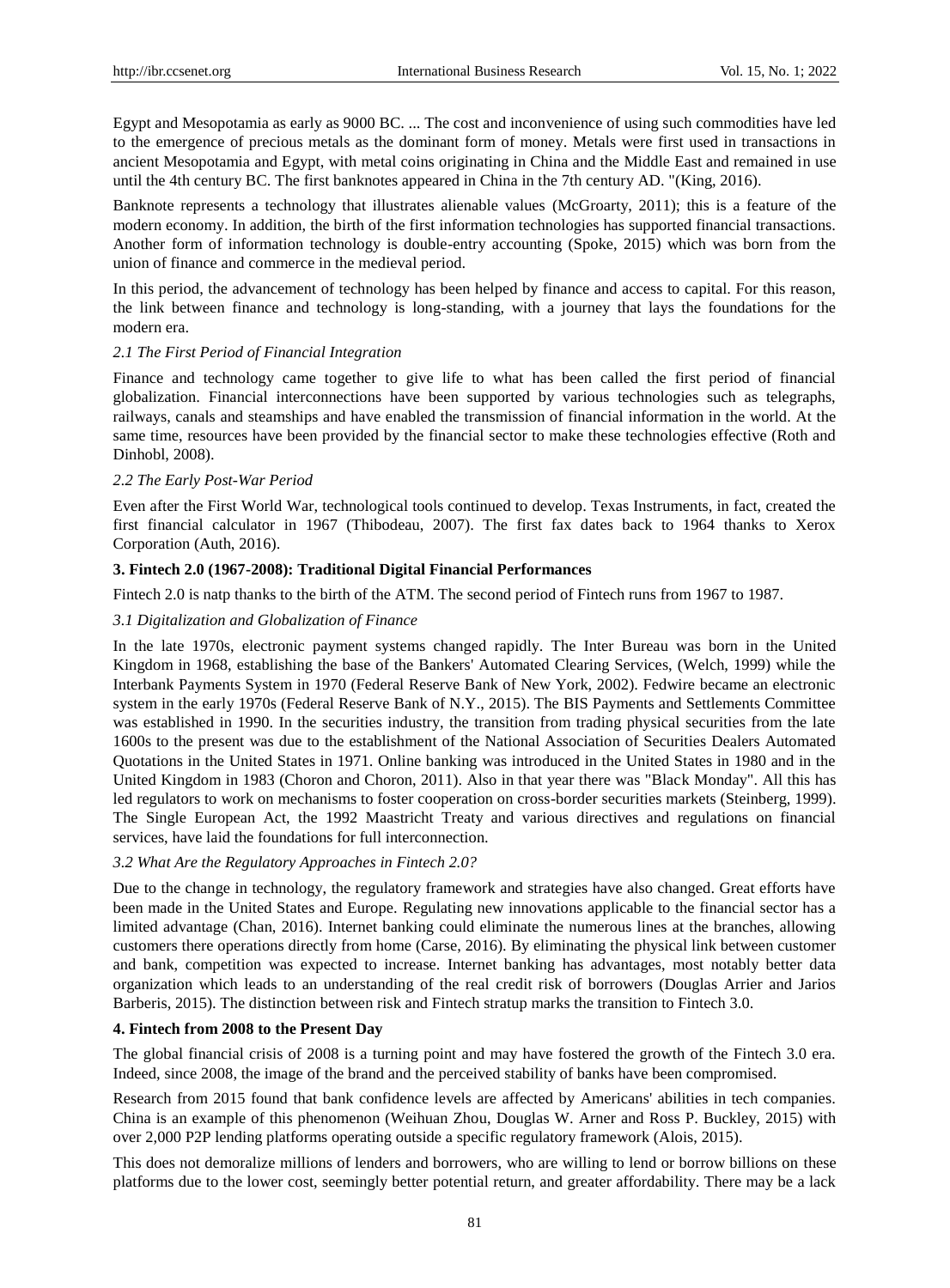of "legacy behavior" in developing markets so that the public does not expect only banks to provide financial services. As effectively described more than two decades ago, "banking is necessary, banks are not" (McLean, 1998).

# *4.1 Can Fintech Be Called a Revolution?*

The bank and customers have been hit hard by the financial crisis. First, the public perception of banks has deteriorated (Sumit Agarwal et al., 2014). Second, the crisis has affected two groups of people (Kell, 2014). Many finance professionals have discovered FinTech 3.0 in which to put their skills into practice (Mark Esposito and Terence Tse, 2014).

The training of recent graduates has provided the tools to understand the financial markets and their skills have found a favorable outlet in Fintech 3.0. Post-financial crisis regulation has increased banks' correspondence obligations and changed corporate structures. The universal banking model presents obligations and capital increases. In this way, the way in which banks grant loans changes (Ferrari, 2016). The crisis was also caused by the not always appropriate way of using financial instruments (Segoviano et al., 2013). Finally, schemes have been put in place to prevent bank failure. In fact, these latest ones required recovery plans and stress tests were put in place to assess their concreteness (Barberis, 2012).

## *4.2 The Birth of Fintech 3.0*

Post-crisis reforms have had the effect of stimulating the rise of new technology players (Release, 2013). This has led to disadvantages, including the embezzlement of capital. For this reason, consumers have relied on P2P lending platforms. The request for greater access to credit was granted thanks to the Jump Start Our Business Startups (JOBS).

# *4.3 How Is the Fintech Industry Made?*

Fintech comprises 5 domains: (1) finance and investments, (2) internal operations and risk management, (3) payments and infrastructure, (4) data security and monetization, and (5) customer interface.

In the first group, many investors focus on financing mechanisms, such as P2P lending.

Internal financial transactions and risk management represent the second fundamental area of Fintech for financial institutions because they have created the best compliance systems to cope with the changes that have taken place after the crisis (Marino, 2015).

Payments and infrastructures have represented the development of national electronic payment systems.

The security and monetization of data have allowed consumers to be more protected when carrying out a financial transaction.

Finally, the interface will continue to be an essential point of traditional financial services.

## **5. Definitions of Fintech**

Fintech was born thanks to the invention of Citicorp with a precise project. Over time, this phenomenon has intrigued the public. Imran (2014) found that Fintech has been used in the service sector. It proposes a change especially in the banking services sector (Imran, 2019). There is a great variety of definitions of the term in academic practice and business journals. Table 1 shows some of the main definitions of the term Fintech.

| <b>Definitions</b>                                                        | <b>Source</b>              | Year |
|---------------------------------------------------------------------------|----------------------------|------|
| Fintech not only encompasses specific sectors but also covers a whole     | Arner, DW; Barberis, JN;   | 2015 |
| range of financial services and products.                                 | Buckley, RP                |      |
| The creation and dissemination of new financial instruments describe      | Farha Hussain              | 2015 |
| financial innovation.                                                     |                            |      |
| Fintech is defined as an industry made up of many companies that make     | McAuley, D.                | 2015 |
| financial systems more efficient.                                         |                            |      |
| Fintech uses IT technology to improve the efficiency of the financial     | Kim, Y., Park, Y. J., $\&$ | 2016 |
| system.                                                                   | Choi, J.                   |      |
| Fintech describes a financial services industry born in the 21st century. | Investopedia               | 2016 |
| Fintech makes use of modern software and technologies.                    | Fintech weekly             | 2016 |
| Fintech combines different business models to make the financial system   | Ernst & Young              | 2016 |
| better.                                                                   |                            |      |

Table 1. Definitions of Fintech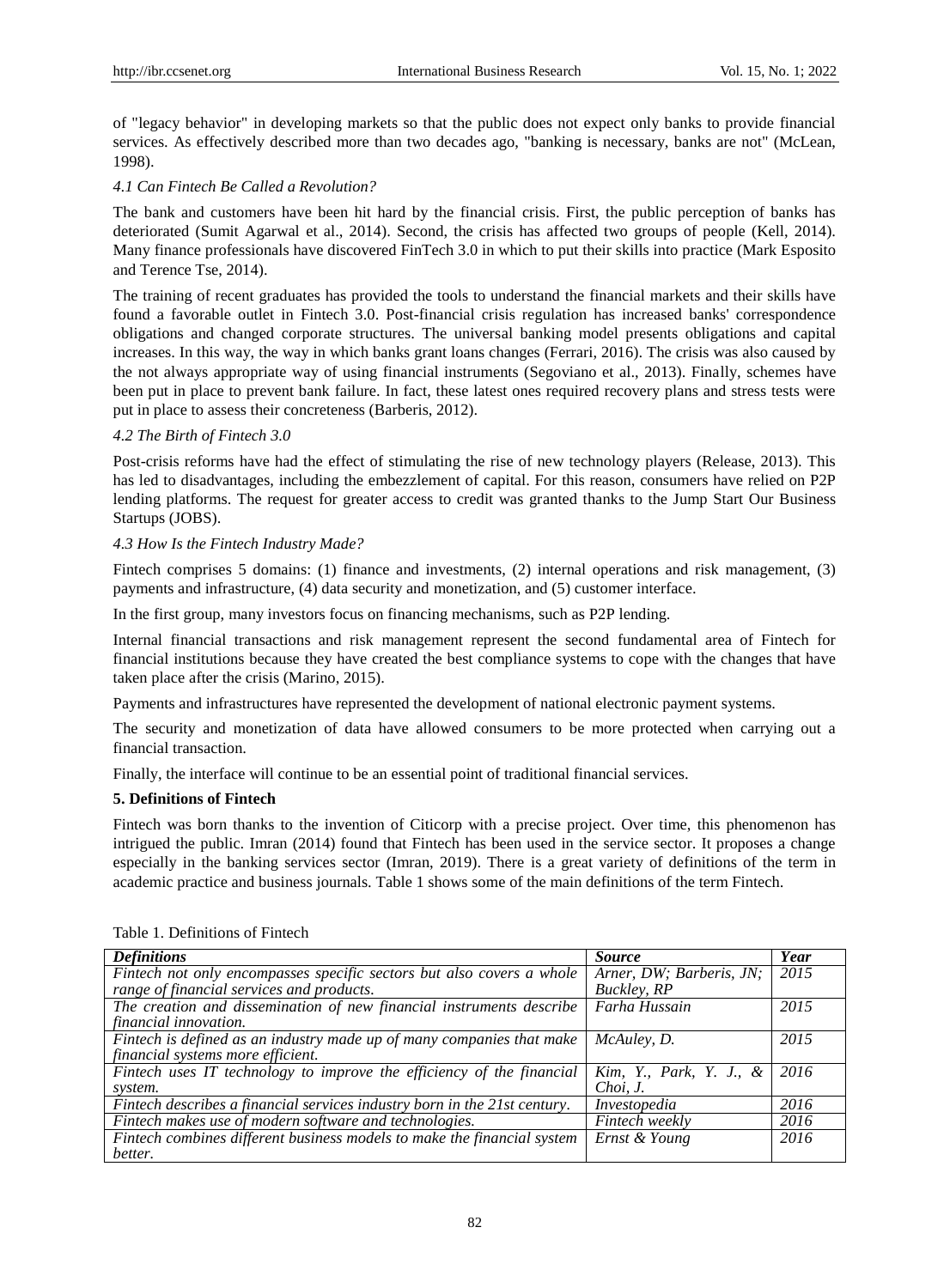#### **6. The International Definitions of Fintech**

Some of the definitions of the term Fintech internationally have been reported.

The BFA describes Fintech as a technological advance capable of innovating the provision of financial services (IMF, 2018).

Instead, the FSB defines it as a technology that has contributed not only to innovation in the financial sector but also to the emergence of new business models (FSB, 2019).

The OECD, on the other hand, defines Fintech as the innovative application of digital technology for financial services (OECD, 2018).

IOSCO states that Fintech is a variety of innovative business models with the potential to transform the financial services sector (IOSCO, 2017).

Finally, the Basel Committee defines Fintech as a company whose main task is to provide innovative services, such as the launch of new technologies in the financial sector.

# **7. Definitions of Fintech at the National Level**

## *7.1 Fintech in USA*

In the United States, there is no clear-cut framework for fintechs. Fintech is defined by the National Economic Council as a set of innovations in financial assets (National Economic Council, 2017).

The first sandbox was born in Arizona that allowed entrepreneurs and companies to have their own products and services (State of Arizona, 2018).

## *7.2 Fintech in the United Kingdom*

Even in the UK, as in the US, there is no regulation for fintechs. The guidelines are provided by the Financial Conduct Authority which argues that innovation has good potential to make customers' lives better. For this reason, the FCA has given life to the "2 innovate" project with the aim of promoting innovation even more.

#### *7.3 Fintech in Singapore*

In Singapore, there is a balance between rules and Fintech. The latter are institutions administered by the Monetary Authority. Under the MAS, applications can be submitted by two entities: a financial institution licensed as a partner and one licensed in the capital sector (MAS, 2019a).

#### *7.4 Fintech in China*

In China, Fintechs allow you to pay, lend and sell online. For this reason, they help e-commerce companies to sell and distribute financial products.

#### *7.5 Fintech in Australia*

In Australia, fintechs spread innovation when they allow markets and financial systems to be effective and consumer-oriented (The Australian Government, 2016).

## *7.6 Fintech in Switzerland*

In Switzerland, Fintechs are based on the principle of technological neutrality and are regulated by the Federal Supervisory Authority. A requirement that Fintechs in Switzerland must have is the fact that they must be joint-stock or limited liability companies or that they must have their registered office in Switzerland (FINMA, 2018).

#### *7.7 Fintech in The European Union*

The European Union has lagged behind the United States and China. Fintechs are described as lenders enabled through new technologies to create innovation (European Parliament, 2017).

# **8. Business Models of Fintech**

Six Fintech business models have been identified from the recent Accenture report (2016a): payments, wealth management, crowdfunding, lending, capital market and insurance services.

# *8.1 Payment*

Fintech companies that focus on payments are able to acquire customers at low cost and are among the fastest in terms of switching and choosing new payment features. There are two types of market for payments: consumer and retail payments and wholesale payments. Consumer and retail payment fintechs include mobile wallets, peer-to-peer mobile payments, foreign currency, real-time payments, and digital currency settlement; wholesale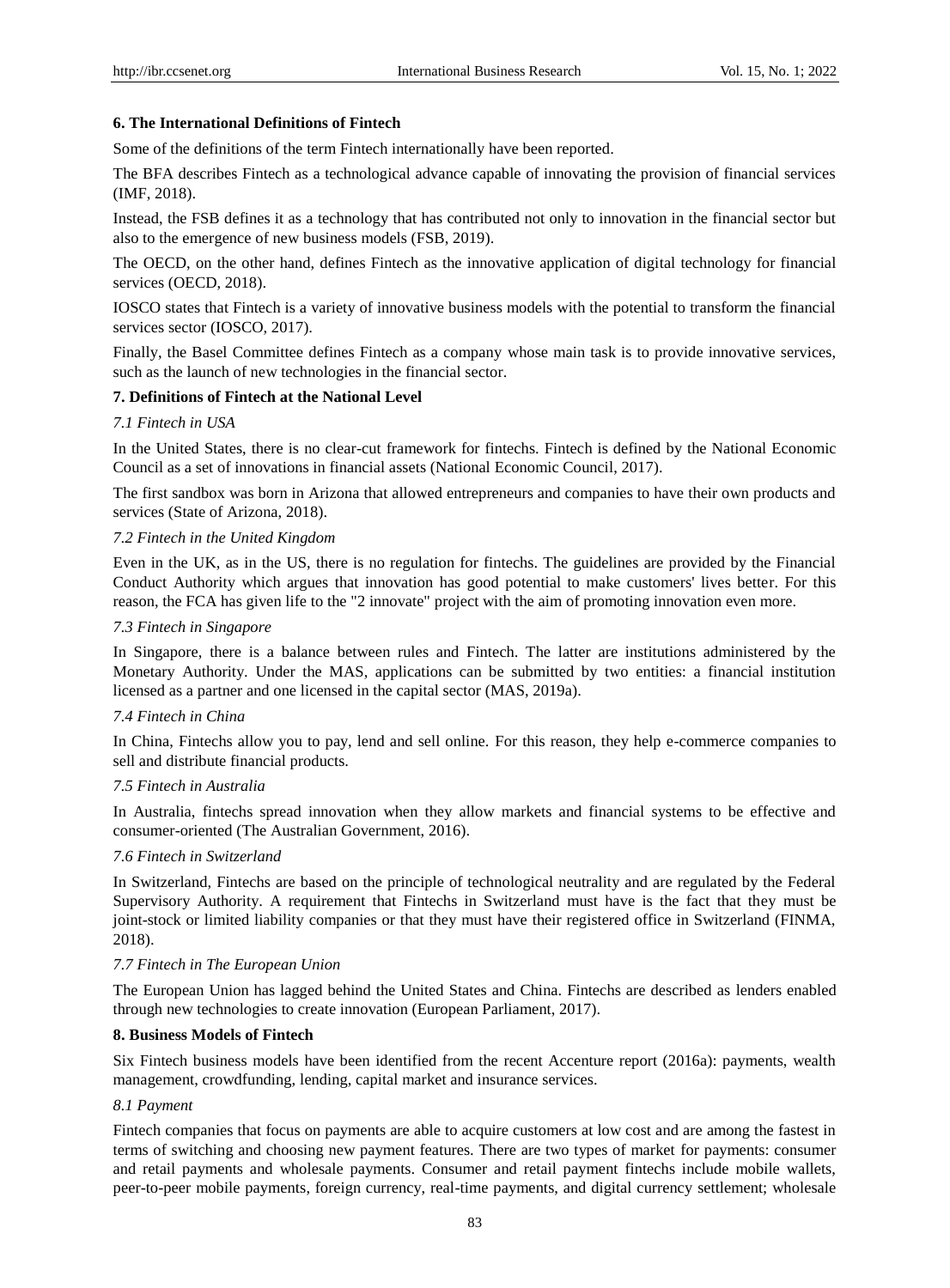transactions mainly deal with interbank transactions - such as money market contracts and foreign exchange transactions - as well as commercial payments, generally of a significant amount for which timely execution is required (Mellon, 2015).

#### *8.2 Wealth Management*

One of the wealth management fintech business models are wealth managers who use algorithms to suggest assets to invest in based on the client's needs (Ask the Algorithm, 2015). This model benefits from changing demographics and client attitudes that support automated investment strategies (Holland Fintech, 2015).

## *8.3 Crowdfunding*

Crowdfunding fintechs allow people to verify the creation of new products and media (International Trade Administration, 2015). Crowdfunding has three parts: the promoter of the project, the contributors who may be interested in supporting the cause or project and the founder.

Three typologies of crowdfunding are: based on rewards, donations and shares.

Reward-focused crowdfunding has been an interesting fundraising choice for thousands of small businesses and innovative projects.In the event that there is interest to be charged on the premium-based crowdfunding amount, the borrower sets the interest rate at which feels comfortable and can guarantee reimbursement within the established time period (Mollick, 2014). Donation-based crowdfunding is a way to raise money for a charity project by asking donors to participate with money. In a donation-based crowdfunding, the lender receives a form of non-monetary reward. Share-based crowdfunding is an attractive option for small and medium-sized businesses as the higher capital ratio requirements for traditional banks describe loans to SMEs as less needed than traditional banks. Share-based crowdfunding allows entrepreneurs to reach investors interested in having shares in their startup or other small private business.

### *8.4 Lending*

P2P fintechs allow people to lend and borrow. They are able to guarantee lower rates and a better loan process for lenders and borrowers. P2Ps have no obligation to comply with capital requirements affecting total availability because they are not used in the loan itself (Williams-Grut, 2016).

#### *8.5 Capital Market*

Investors through trading fintechs can discuss with each other but above all they allow them to share knowledge, execute orders to buy and sell commodities and risk management. Trading fintechs allow the reduction of barriers and costs for SMEs transacting in foreign currencies around the world.

#### *8.6 Insurance Services*

A direct relationship between the customer and the insurer takes place in insurance-type fintechs. They employ data analytics to quantify and manage risk, and products are provided to customers to satisfy them. They facilitate healthcare billing processes.

#### **9. Conclusions**

This article wanted to highlight the evolutionary path of Fintech that culminated with Fintech 3.0 in 2008 wanted by several customers. After having dealt with this topic, some of the main definitions of the term Fintech have been provided both nationally and internationally. Finally, six Fintech models were analyzed, among them: payment, asset management, crowdfunding, lending, the capital market and insurance services.

#### **References**

Agarwal, S., & Zhang, J. (2020). FinTech, Lending and Payment Innovation: A Review. *Asia- Pacific Journal of Financial Studies*, *49*(7), 353-367.<https://doi.org/10.1111/ajfs.12294>

- Arner, D., Buckley, R., & Barberis, J. (2016). The Evolution of Fintech: A New Post-Crisis Paradigm? *SSRN Electronic Journal*, *47*(4), 1271-1319. https://doi.org/10.2139/ssrn.2676553
- Bollaert, H., Lopez-de-Silanes, F., & Schwienbacher, A. (2021). Fintech and access to finance. *Journal of Corporate Finance*, *68*(2), 1-14.<https://doi.org/10.1016/j.jcorpfin.2021.101941>
- Goldstein, I., Jiang, W., & Andrew Karolyi, G. (2019). To FinTech and Beyond. *Review of Financial Studies*, *32*(5), 1647-1661.<https://doi.org/10.1093/rfs/hhz025>
- Haitian, L., Bingzhong, W., Qing, W., & Jing, Y. (2020). Fintech and the Future of Financial Service: A Literature Review and Research Agenda. *China Accounting and Finance Review*, *22*(3), 107-136.